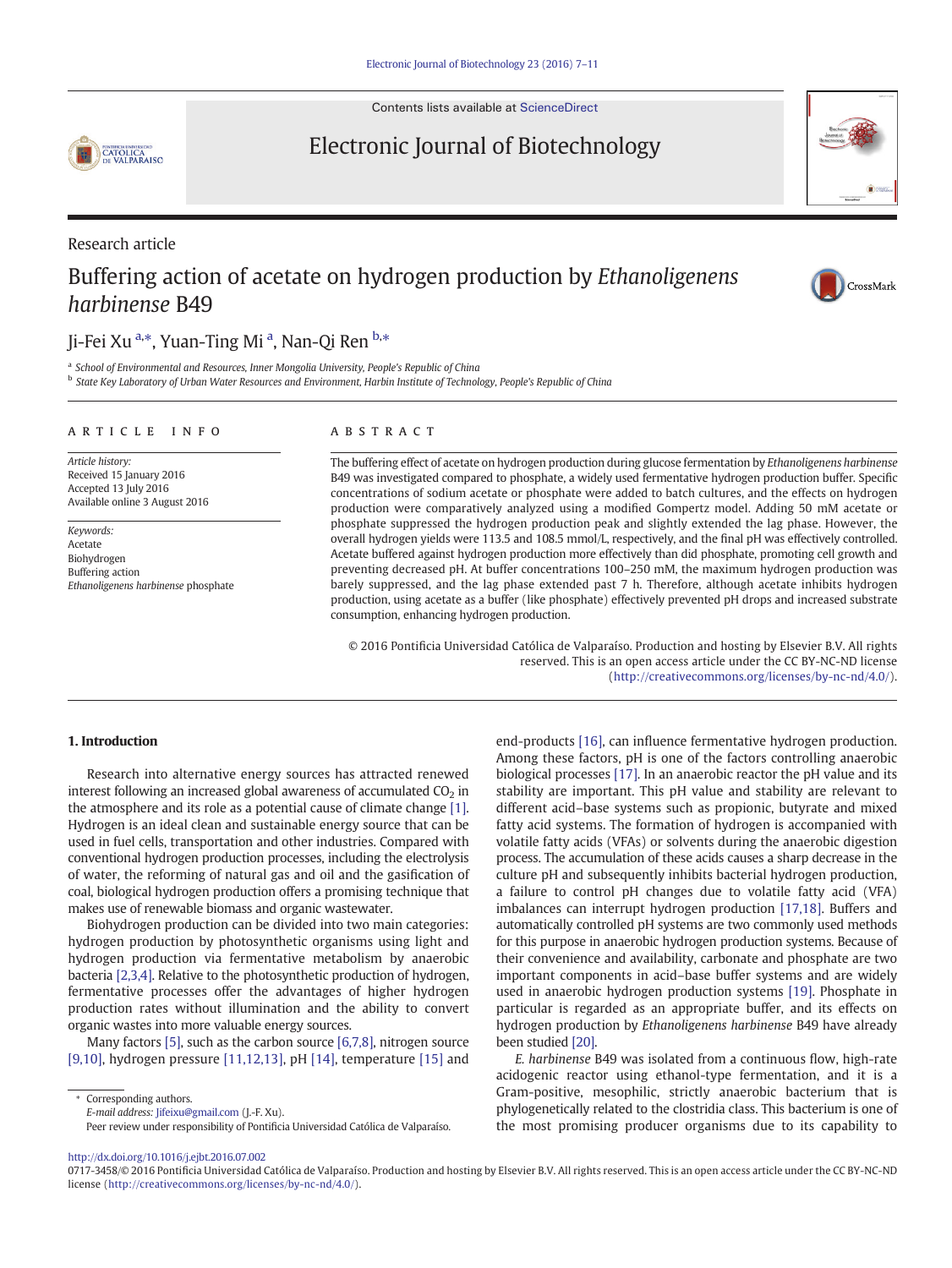<span id="page-1-0"></span>efficiently and rapidly generate hydrogen [\[11\],](#page-4-0) and its characteristics make it an interesting target for physiological and genetic studies aiming to improve its metabolic properties and increase its productivity with respect to hydrogen. This microorganism produces ethanol as a major fermentation product, in addition to  $CO<sub>2</sub>$ , acetate and  $H<sub>2</sub>$ [\[21,22,23\]](#page-4-0). The addition of ethanol had little inhibitory effect on fermentative hydrogen production, and the addition of acetate had a strong inhibitory effect on glucose consumption, bacterial growth and hydrogen production of E. harbinese B49 [\[24\].](#page-4-0) The hydrogen production is affected by the accumulation of self-produced byproducts, and acetate is therefore regarded as having an inhibitory rather than a buffering action during fermentative hydrogen production by E. harbinense B49. The inhibitory effect of acetate has been studied to understand the hydrogen-producing characteristics of these cultures, but its buffering effect has not been explored. In this paper, the effects of acetate on hydrogen production by E. harbinense B49 were investigated to examine the buffering action of acetate on this process.

### 2. Materials and methods

#### 2.1. Microorganism and media

The hydrogen-producing strain E. harbinense B49 (AF481148 in EMBL) was isolated from a continuous flow, high-rate acidogenic reactor using ethanol-type fermentation and then identified as a novel Ethanoligenens strain [\[24\]](#page-4-0). The strain was stored in our lab at  $-80^{\circ}$ C and cultured at 36°C at an initial pH of 6.5 under strict anaerobic conditions. Cells from stock cultures were transferred into 50-mL volumes of sterilised growth medium and incubated at 35°C. When the cells entered a logarithmic growth phase, 5 mL of the pre-cultured broth was inoculated into a 100-mL serum bottle containing 50 mL of basal medium, and the culture was grown anaerobically at 35°C with shaking at 130 rpm. The hydrogen production medium consisted of (in  $g/L$ ): glucose 10.0, yeast extract 3.0, NH<sub>4</sub>Cl 0.5, MgCl<sub>2</sub> 0.18, K<sub>2</sub>HPO<sub>4</sub> 1.5, NaH<sub>2</sub>PO<sub>4</sub> 4.2 and L-cysteine 0.5. The basal medium also contained 1% trace element solution, 1% vitamin solution and 0.2% resazurin. The cells were harvested at the end of the exponential phase and used as inocula for the batch experiments.

#### 2.2. Batch tests

The buffering activities and inhibitory effects of phosphate, acetate and ethanol on the hydrogen-producing performance of strain B49 were investigated using serum bottles as batch reactors. All of the batch-fermentation studies were performed in 250-mL serum bottles with a 120-mL working volume. The hydrogen production medium also contained sodium acetate (NaAC·3H<sub>2</sub>O, at 0, 50, 100, 150, 200 or 250 mM) or phosphate (Na<sub>2</sub>HPO<sub>4</sub>  $\times$  2H<sub>2</sub>O-KH<sub>2</sub>PO<sub>4</sub>, at 0, 50, 100, 150, 200 or 250 mM). Three bottles were tested in parallel for each condition. All media were sterilised by autoclaving at 121°C and 15 psig for 30 min. Each bottle was then inoculated with 5.0 mL of strain B49 cell suspension and incubated under non-controlled pH

conditions in an air-bath shaker at  $36 \pm 1^{\circ}$ C and 135 rpm. The biogas was sampled for biogas content analysis using a syringe, and a liquid sample was simultaneously taken from the bottles. All tests were run in triplicate.

#### 2.3. Analytical methods

#### 2.3.1. Cell growth analysis

The cell dry weight was determined by drying the cells for 24 h at 80°C to a constant weight in a convection-type hot air oven (HPG-9145, China).

#### 2.3.2. Liquid samples

Cells in the liquid cultures were pelleted by centrifugation at 8000 rpm for 5 min at room temperature. The culture supernatant was filtered through a 2.5-cm diameter, 0.45-μm polytetrafluoroethylene filter, transferred to sterile 1-mL Eppendorf tubes and frozen until analysis. Volatile fatty acids and ethanol were detected using a gas chromatography (GC) system (HP 6890, Agilent Technologies, USA) and a flame-ionisation detector (FID). The temperatures of the glass columns and injections were 145°C and 175°C, respectively. The carrier gas was  $N_2$ , and the packing material was FON (which contains polyethylene glycol and 2-nitroterephthalic acid), obtained from Shimadzu, Inc. The glucose concentration in the culture was determined according to the protocol in a kit (GOD-PAP, Shanghai Rongsheng Biological Technology Corporation, China), and the pH was measured using a pHS-25 acidity voltmeter according to standard methods.

#### 2.3.3. Biogas composition

Biogas production was measured using the water displacement method. The biogas composition from the bioreactor was measured using GC (HP 4890, Agilent) on an instrument equipped with a thermal conductivity detector (TCD). A stainless steel column packed with molecular sieve 5 A was used to detect  $H_2$ . Nitrogen was used as the carrier gas at a rate of 25 mL/min.

#### 3. Modeling the kinetic parameters

The cumulative hydrogen production data were fitted using a modified Gompertz equation [\[25,26\]](#page-4-0) as a suitable model for describing the progress of cumulative hydrogen production in the batch experiment.

$$
H = P \cdot \exp\left\{-\exp\left[\frac{Rm}{P}(\lambda - t) + 1\right]\right\}
$$
 [Equation 1]

in which  $H$  is the cumulative hydrogen production (in mL/L);  $P$  is the hydrogen production potential (in mL/L);  $R_m$  is the maximum hydrogen production rate (as mL/L/h);  $\lambda$  is the time of the lag phase (h); e is 2.7182; and  $t$  is the incubation time  $(h)$ .

Glucose degradation, cell growth and terminal pH at various acetate or phosphate concentrations.

| Buffer con. (mM) | Degradation rate (%) |             | Biomass $(mg/L)$ |               | Terminal pH   |               |
|------------------|----------------------|-------------|------------------|---------------|---------------|---------------|
|                  | Phosphate            | Acetate     | Phosphate        | Acetate       | Phosphate     | Acetate       |
| $\Omega$         | $97 + 1.2$           | $97 + 1.2$  | $619.32 + 61.9$  | $623 + 61.5$  | $3.75 + 0.03$ | $3.75 + 0.03$ |
| 50               | $100 + 1.4$          | $100 + 1.1$ | $646.07 + 58.3$  | $916 + 75.4$  | $4.15 + 0.03$ | $4.73 + 0.03$ |
| 100              | $95 + 0.6$           | $100 + 0.6$ | $616.87 + 46.5$  | $1044 + 71.4$ | $4.60 + 0.03$ | $5.07 + 0.03$ |
| 150              | $87 + 1.1$           | $100 + 0.9$ | $505.68 + 56.4$  | $1138 + 61.2$ | $5.35 + 0.03$ | $5.22 + 0.03$ |
| 200              | $63 + 1.6$           | $100 + 1.4$ | $455.19 + 50.3$  | $1166 + 80.3$ | $6.05 + 0.03$ | $5.33 + 0.03$ |
| 250              | $50 + 0.5$           | $98 + 0.8$  | $420.24 + 44.9$  | $1213 + 90.1$ | $6.20 + 0.03$ | $5.41 + 0.03$ |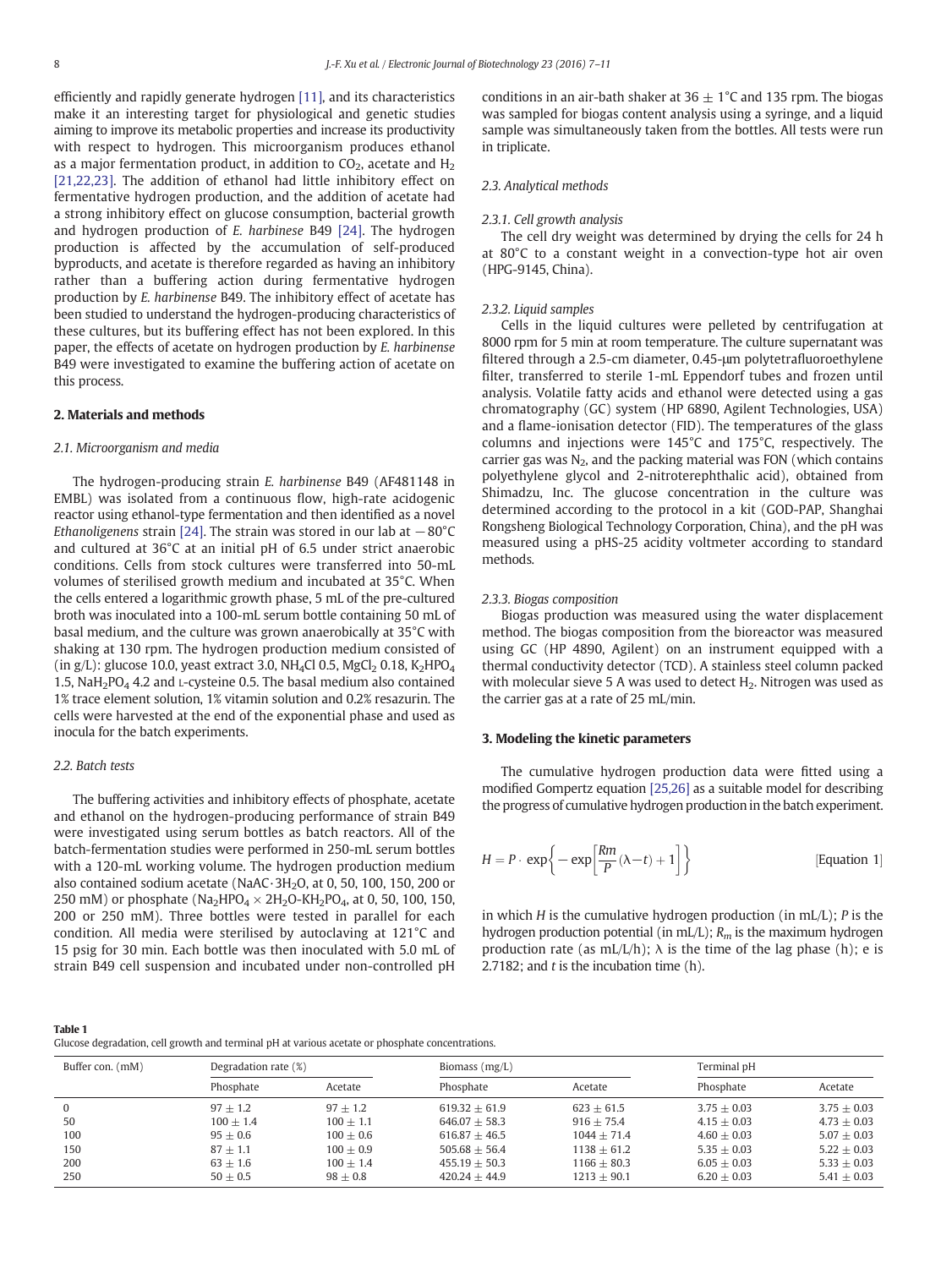

Fig. 1. Time course of hydrogen production profiles during fermentation of glucose under different phosphate concentration conditions. The lines represent data calculated using Gompertz equation.

#### 4. Results and discussion

#### 4.1. Glucose degradation and cell growth

The glucose degradation efficiencies, cell growth and terminal pH values at various phosphate and acetate concentrations are illustrated in [Table 1](#page-1-0). In the tests of acetate, the glucose was almost completely degraded at the end of fermentation, achieving 97–100% total glucose degradation. In contrast to acetate, the addition of phosphate had an obvious inhibitory effect on glucose degradation. From 0 to 50 mM phosphate, the glucose degradation reached approximately 97–100%. When more phosphate was added beyond 100 mM, the glucose degradation rates declined, achieving only 50% glucose degradation at 250 mM. This result indicates that the addition of excess phosphate had a significant negative influence on glucose degradation.

In the phosphate tests, cell growth was improved with 50 mM phosphate. However, as the phosphate concentration increased, cell growth was gradually inhibited. In contrast, the total cell weight increased as more acetate was added. This result was inconsistent with that of another research report, a discrepancy that may be due to differences in the composition of the hydrogen production medium [\[24\]](#page-4-0). The initial pH in all tests was approximately 6.5. As shown in [Table 1,](#page-1-0) at the end of hydrogen-producing fermentation, the terminal pH values of media supplemented with 50 mM or 100 mM phosphate were much higher than those of acetate-supplemented media. However, when the concentrations of phosphate and acetate exceeded 150 mM, the terminal pH values of the acetate-supplemented media were much higher than those supplemented with phosphate, due to the buffer system of sodium acetate and acetate. These results indicated that acetate was able to promote the cell growth of E. harbinense B49 and raise the terminal pH as a result of its enhanced buffering of the fermentative system. In contrast, although phosphate

was able to raise the terminal pH by buffering  $Na<sub>2</sub>HPO<sub>4</sub>·2H<sub>2</sub>O-KH<sub>2</sub>PO<sub>4</sub>$ , it also restrained cell growth.

#### 4.2. Time course of hydrogen production profiles

#### 4.2.1. Under different phosphate concentration conditions

Hydrogen production by E. harbinense B49 was significantly affected by the phosphate concentration of the medium. As shown in Fig. 1 and Table 2, a slight increase in the cumulative hydrogen yield could be achieved by increasing the phosphate buffer concentration from 0 mM to 50 mM. A maximum  $P_{\text{max}}$  of 108.54 mmol/L and  $R_{\text{max}}$  of 18.39 mmol/L/h were observed at phosphate buffer concentrations of 50 mM and 100 mM, respectively. Subsequently,  $P_{\text{max}}$  and  $R_{\text{max}}$ decreased gradually as the phosphate buffer concentration increased, most likely due to the negative effect of increased cytoplasmic osmotic pressure [\[27\]](#page-4-0).

The lag phase times of hydrogen production became longer as the phosphate concentration increased. The final pH also increased with increasing phosphate buffer concentrations, whereas lower phosphate buffer concentrations were associated with lower pH values. Similar to glucose consumption and cell growth, hydrogen production also peaked at 50 mM phosphate, as shown in [Table 1](#page-1-0) and Table 2.

Different results were obtained in previous studies of Citrobacter sp. Y19 [\[28\]](#page-4-0) and Rhodopseudomonas palustris P4 [\[29\].](#page-4-0) No inhibitory effect of phosphate on cell growth was observed at concentrations between 0 and 300 mM. The maximum hydrogen yield was obtained at concentrations of 50 and 140 mM phosphate by R. palustris P4 and Citrobacter sp. Y19, respectively. The present results indicate that the optimal phosphate concentration is 50 mM for E. harbinense B49. At this concentration, the maximal yield of hydrogen was produced; the most glucose was exhausted; and the lag phase was relatively shorter. Similar results were reported for Clostridium beijerinckii Fanp3 [\[30\]](#page-4-0).

#### 4.2.2. Under different acetate concentration conditions

The effects of acetate concentration on hydrogen production are shown in [Fig. 2](#page-3-0) and Table 2. The glucose in the media was completely exhausted after 48 h of incubation irrespective of the acetate concentration.

However, the addition of acetate had a considerable impact on the cumulative hydrogen production. Compared with hydrogen production medium that did not include acetate, an increase in the cumulative hydrogen yield could be achieved by increasing the acetate buffer concentration to 50 mM, and the addition of additional acetate extended the lag phase of hydrogen production. The maximum  $P_{\text{max}}$  of 113.53 mmol/L and  $R_{\text{max}}$  of 12.56 mmol/L/h occurred at an acetate buffer concentration of 50 mM and in media with no acetate added, respectively. When the concentration of acetate was greater than 50 mM, slight inhibition of hydrogen production occurred, and the  $P_{\text{max}}$  and  $R_{\text{max}}$  values decreased gradually with increasing acetate concentration. However, cell growth was inversely related to the hydrogen production rate and increased with increasing acetate, as shown in [Table 1.](#page-1-0)

#### Table 2

Fermentation characteristics for hydrogen production at various phosphate or acetate concentrations.

| Buffer con. (mM) | $P_{\text{max}}$ (mmol/L) |         | $R_{\text{max}}$ (mmol/L/h) |         | $\lambda(h)$ |         | $R^2$     |         |
|------------------|---------------------------|---------|-----------------------------|---------|--------------|---------|-----------|---------|
|                  | Phosphate                 | Acetate | Phosphate                   | Acetate | Phosphate    | Acetate | Phosphate | Acetate |
|                  | 108.14                    | 108.14  | 12.84                       | 12.56   | 4.2          | 4.2     | 0.9986    | 0.9986  |
| 50               | 108.54                    | 113.53  | 13.96                       | 10.53   | 4.4          | 6.8     | 0.9979    | 0.9905  |
| 100              | 102.69                    | 106.52  | 18.39                       | 6.19    | 7.0          | 8.8     | 0.9984    | 0.9932  |
| 150              | 105.86                    | 103.84  | 9.69                        | 6.30    | 7.9          | 11.4    | 0.9955    | 0.9988  |
| 200              | 84.34                     | 104.02  | 7.74                        | 6.16    | 10.5         | 11.6    | 0.9959    | 0.9971  |
| 250              | 18.01                     | 100.22  | 2.96                        | 7.45    | 14.2         | 13.4    | 0.9944    | 0.9941  |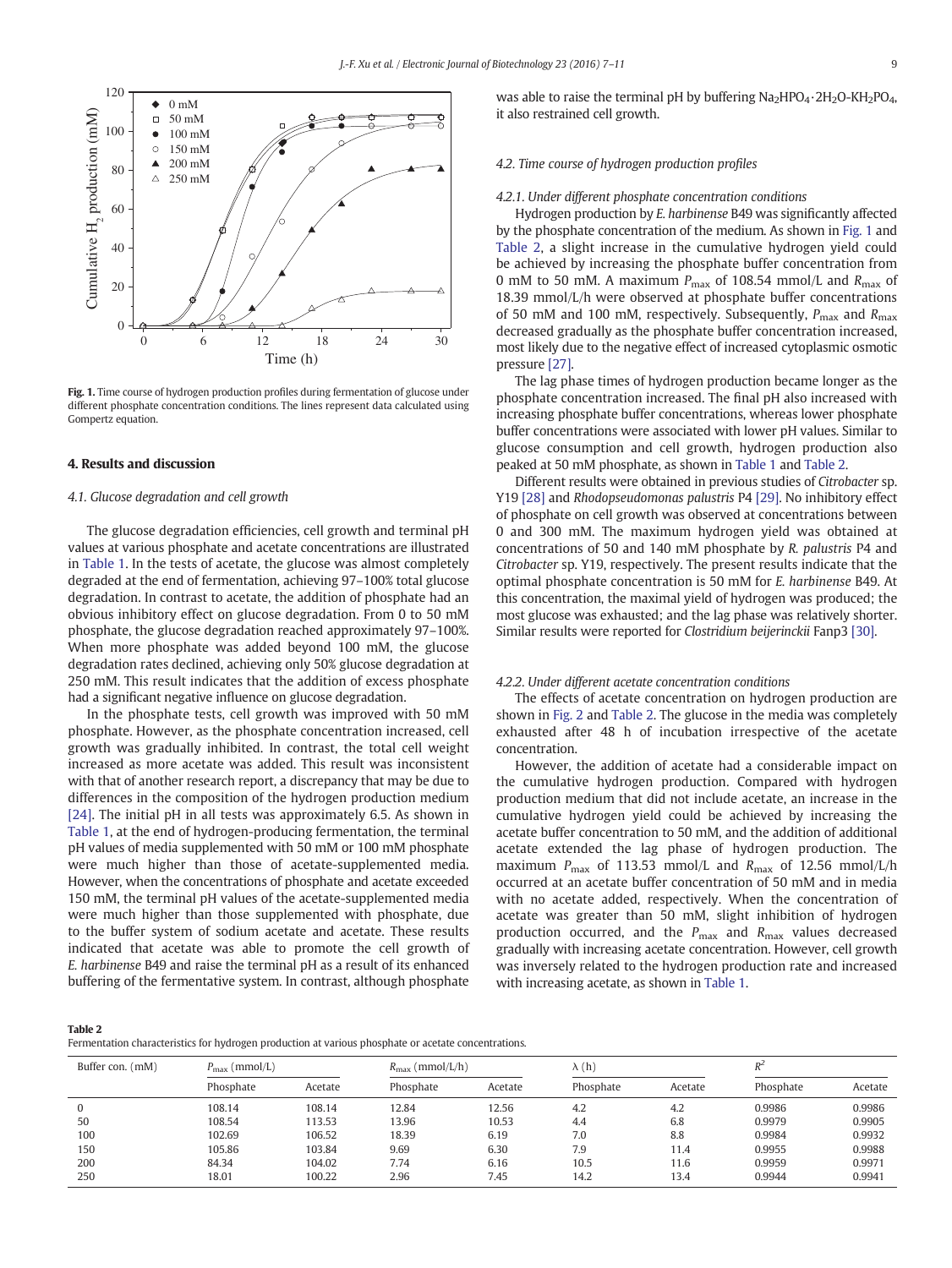<span id="page-3-0"></span>

Fig. 2. Time course of hydrogen production profiles during fermentation of glucose under different acetate concentration conditions. The lines represent data calculated using Gompertz equation.

#### 4.3. The amount of volatile organic compound and hydrogen

The amount of acetate, ethanol and hydrogen at various phosphate and acetate concentrations are shown in Fig. 3. The amount of ethanol were increased slightly with increasing phosphate or acetate concentration, the concentration of acetate and the volume of hydrogen were varied only slightly while the concentration of acetate was increased, but decreased dramatically while the concentration of phosphate was increased. In contrast to acetate, the addition of phosphate had an obvious inhibitory effect on acetate and hydrogen production. At 250 mM acetate, the volume of hydrogen exceeded 100 mM which achieved the maximum volume of hydrogen at 50 mM acetate. However, at 250 mM phosphate, the volume of hydrogen was less than 20 mM which is one fifth of the maximum volume of hydrogen at phosphate. This result indicates that the addition of excess phosphate had a significant negative influence on hydrogen production.

Hydrogen production from glucose by hydrogen-producing microorganisms also yields volatile organic acids, such as acetic acid and butyric acid, which lower the pH of the media and slow hydrogen



Fig. 3. The change of acetate, ethanol and hydrogen yield under different phosphate or acetate concentration conditions (P and A represented phosphate and acetate buffer, respectively. The yield of acetate subtracted the concentration of acetate-supplemented in the media under different acetate concentration conditions).

production [\[31\]](#page-4-0). To minimise the effects of these organic acids on the pH, phosphate buffers composed of  $Na<sub>2</sub>HPO<sub>4</sub>$  and  $NaH<sub>2</sub>PO<sub>4</sub>$  or  $KH<sub>2</sub>PO<sub>4</sub>$ were used to control the pH. Acetic acid is mainly a product of fermentation; therefore, acetate has been regarded as an inhibitor of hydrogen production and has not been used to control pH. However, the present results indicate that acetate was able to control the pH during fermentative hydrogen production from glucose by E. harbinense B49. We also evaluated the ability of phosphate and acetate to control pH during fermentation, and we found that although both phosphate and acetate were able to control the pH through their buffering activity, acetate was a stronger buffer than phosphate until the concentrations exceeded 150 mM. The final pH increased with increasing concentrations of acetate and phosphate, but their patterns of buffer activity may be different. Sodium acetate and acetate, which were produced during fermentative hydrogen production, formed a buffer that grew increasingly strong. Acetate was "internal buffer system", while phosphate was "external buffer system".

#### 5. Conclusions

The addition of acetate had both inhibitory and buffering effects on hydrogen production from glucose by E. harbinense B49. Acetate was able to control the pH changes caused by fermentative hydrogen production and increased the yield of hydrogen. At an acetate concentration of 50 mM, maximal hydrogen production of 113.5 mmol/L was achieved. The inhibitory effect of acetate on hydrogen production was mainly due to an extended lag phase, and acetate slightly decreased the cumulative hydrogen volume when added at concentrations between 100 and 250 mM. Therefore, using acetate as a buffering supplement can control the pH and alleviate the acidification of the growth medium.

#### Conflict of interest

We have no conflict of interest to declare.

#### Acknowledgments

This research was supported by the National Natural Science Foundation of China (Grant No. 51108226). An earlier version of this paper was presented at 20th World Hydrogen Energy Conference 2014.

#### References

- [1] Kotay SM, Das D. Biohydrogen as a renewable energy resource—Prospects and potentials. Int J Hydrog Energy 2008;33:258–63. http://dx.doi.org/10.1016/j.ijhydene.2007.07.031.
- [2] Das D, Veziroglu T. Hydrogen production by biological processes: A survey of literature. Int J Hydrog Energy 2001;26:13–28.
- http://dx.doi.org/10.1016/S0360-3199(00)00058–6. [3] Hallenbeck PC, Ghosh D. Advances in fermentative biohydrogen production: The way forward? Trends Biotechnol 2009;27:287–97. http://dx.doi.org/10.1016/j.tibtech.2009.02.004.
- [4] Ren N, Guo W, Liu B, Cao G, Ding J. Biological hydrogen production by dark fermentation: Challenges and prospects towards scaled-up production. Curr Opin Biotechnol 2011;22:365–70. [http://dx.doi.org/10.1016/j.copbio.2011.04.022.](http://dx.doi.org/10.1016/j.copbio.2011.04.022)
- Wang JL, Wan W. Factors influencing fermentative hydrogen production: A review. Int J Hydrog Energy 2009;34:799–811. http://dx.doi.org/10.1016/j.ijhydene.2008.11.015.
- [6] Kádár Z, Vrije T, Van Noorden GE, Budde MAW, Szengyel Z, Réczey K, et al. Yields from glucose, xylose, and paper sludge hydrolysate during hydrogen production by the extreme thermophile Caldicellulosiruptor saccharolyticus. Appl Biochem Biotechnol 2004;114:497–508. <http://dx.doi.org/10.1385/ABAB:114:1-3:497>.
- [7] Niel EWJ, Pieternel AMC, Stams AJM. Substrate and product inhibition of hydrogen production by the extreme thermophile. Caldicellulo-siruptor saccharolyticus. Biotechnol Bioeng 2003;81:255–62. <http://dx.doi.org/10.1002/bit.10463>.
- [8] Panagiotopoulos IA, Bakker RR, Budde MAW, de Brije T, Claaseen PAM, Koukios EG. Fermentative hydrogen production from pretreated biomass: A comparative study. Bioresour Technol 2009;100:6331–8. http://dx.doi.org/10.1016/j.biortech.2009.07.011.
- [9] Lin CY, Lay CH. Carbon/nitrogen-ratio effect on fermentative hydrogen production by mixed microflora. Int J Hydrog Energy 2004;29:41–5. http://dx.doi.org/10.1016/S0360-3199(03)00083-1.